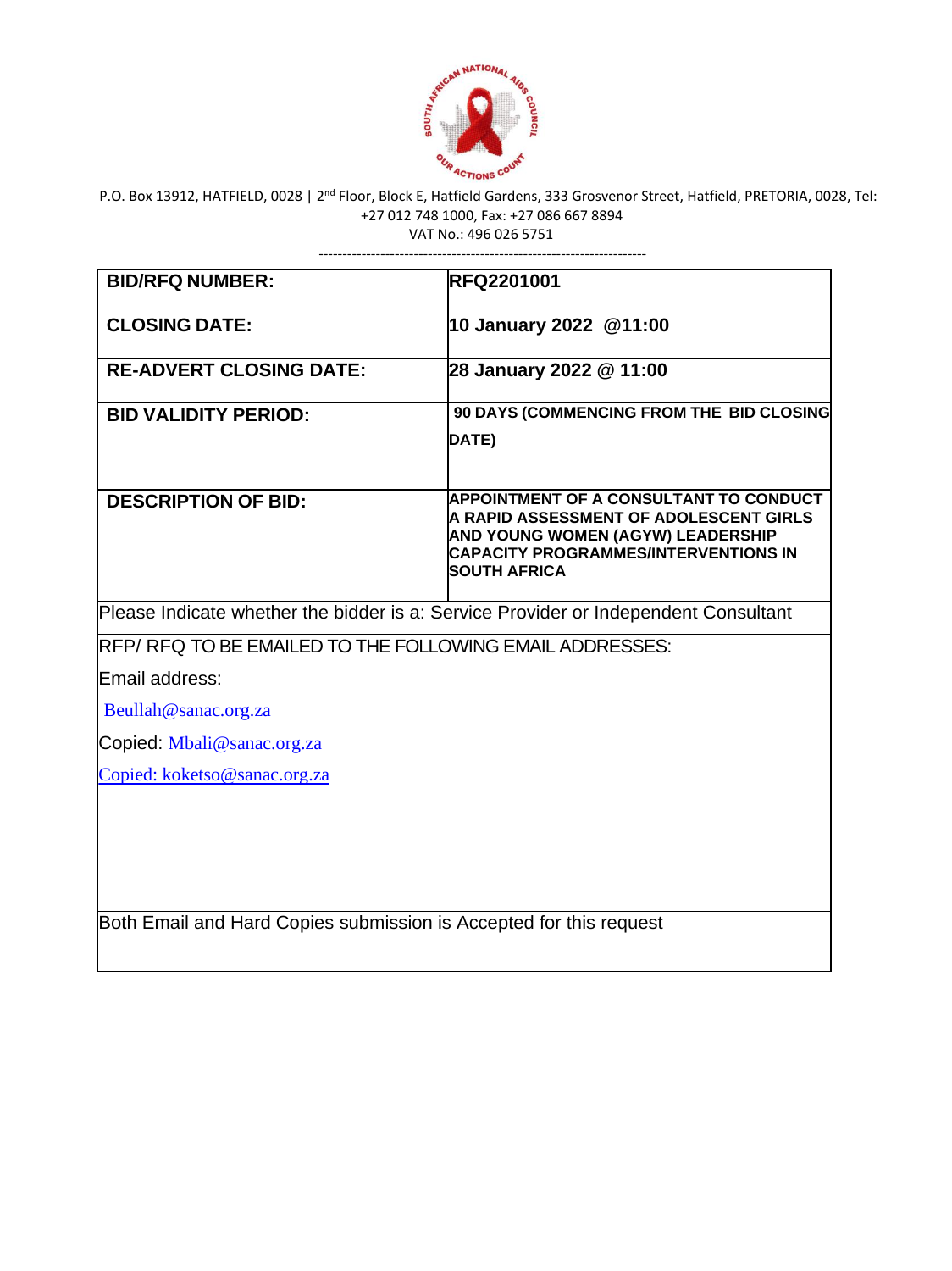

P.O. Box 13912, HATFIELD, 0028 | 2<sup>nd</sup> Floor, Block E, Hatfield Gardens, 333 Grosvenor Street, Hatfield, PRETORIA, 0028, Tel: +27 012 748 1000, Fax: +27 086 667 8894 VAT No.: 496 026 5751

---------------------------------------------------------------------

## **TERMS OF REFERENCE FOR THE APPOINTMENT OF A CONSULTANT TO CONDUCT A RAPID ASSESSMENT OF ADOLESCENT GIRLS AND YOUNG WOMEN (AGYW) LEADERSHIP CAPACITY PROGRAMMES/INTERVENTIONS IN SOUTH AFRICA**

## **1. Background**

South Africa is home to the largest human immunodeficiency virus (HIV) epidemic in the world, modelled at 7.2 million people living with HIV (PLHIV) (all ages) in 2017.<sup>1</sup> With an estimated 260,000 new infections annually, South Africa's HIV epidemic is not only the largest in the world, but also the fastest growing.<sup>2</sup> Survey data from the same year show HIV prevalence of 14% among people of all ages (up from 12.2% in 2012), and 20.6% among those aged 15-49 years (up from  $18.8\%$  in 2012).<sup>2</sup> Women face disproportionate HIV burden throughout the life cycle. Still, this gender disparity is most pronounced among adolescent girls and young women (AGYW) aged 15-24 years, whose HIV prevalence is 3.3 times greater than their male peers  $(15.5\%$  compared to  $4.8\%$ ).<sup>3</sup>

From 2010 – 2016, the Global Fund (GF) provided support to programmes addressing Orphans and Vulnerable Children and Youth. When emerging epidemiological data reflected the enormous burden of disease on AGYW, a new programme was designed and implemented from 2016-2019, that focused HIV prevention efforts on AGYW. The objectives of the AGYW programme (2016-2019) were aligned to the She Conquers Campaign. Process evaluations of each programme component were undertaken, and many lessons were learnt during the grant, which has informed the design of the Global Fund grant for 2019-2022.

The AGYW Programme (2019-2022) offers an age-tailored combination prevention programme for AGYW aged 15-24 years. The programme targets AGYW, in and out of school, but does not decline service provision to other populations engaged by the programme [i.e., Adolescent Boys and Young Men (ABYM) in-school, members of the broader community]. Notably, a central principle of the AGYW Programme is to ensure that there is collaboration and interaction with programmes such as DREAMS and other GF funded programmes and cross-referrals and information flows at all levels, from programme management at Principal Recipient (PR) level, to providing comprehensive and integrated services to AGYW in the community across all 12 sub-districts.

<sup>&</sup>lt;sup>1</sup> Simbayi LC, Zuma K, Zungu N, Moyo S, Marinda E, Jooste S, Mabaso M, Ramlagan S, North A, van Zyl J, Mohlabane N and the SABSSMV Team (2018) South African National HIV Prevalence, Incidence, Behaviour and Communication Survey, 2017. Cape Town: HSRC Press. Page xxi. Key Reference Document.

<sup>2</sup> Simbayi LC, Zuma K, Zungu N, Moyo S, Marinda E, Jooste S, Mabaso M, Ramlagan S, North A, van Zyl J, Mohlabane N and the SABSSMV Team (2018) South African National HIV Prevalence, Incidence, Behaviour and Communication Survey, 2017. Cape Town: HSRC Press. Page xxi. Key Reference Document.

<sup>3</sup> UNAIDS (2016) Country Factsheet South Africa. Available online at http://aidsinfo.unaids.org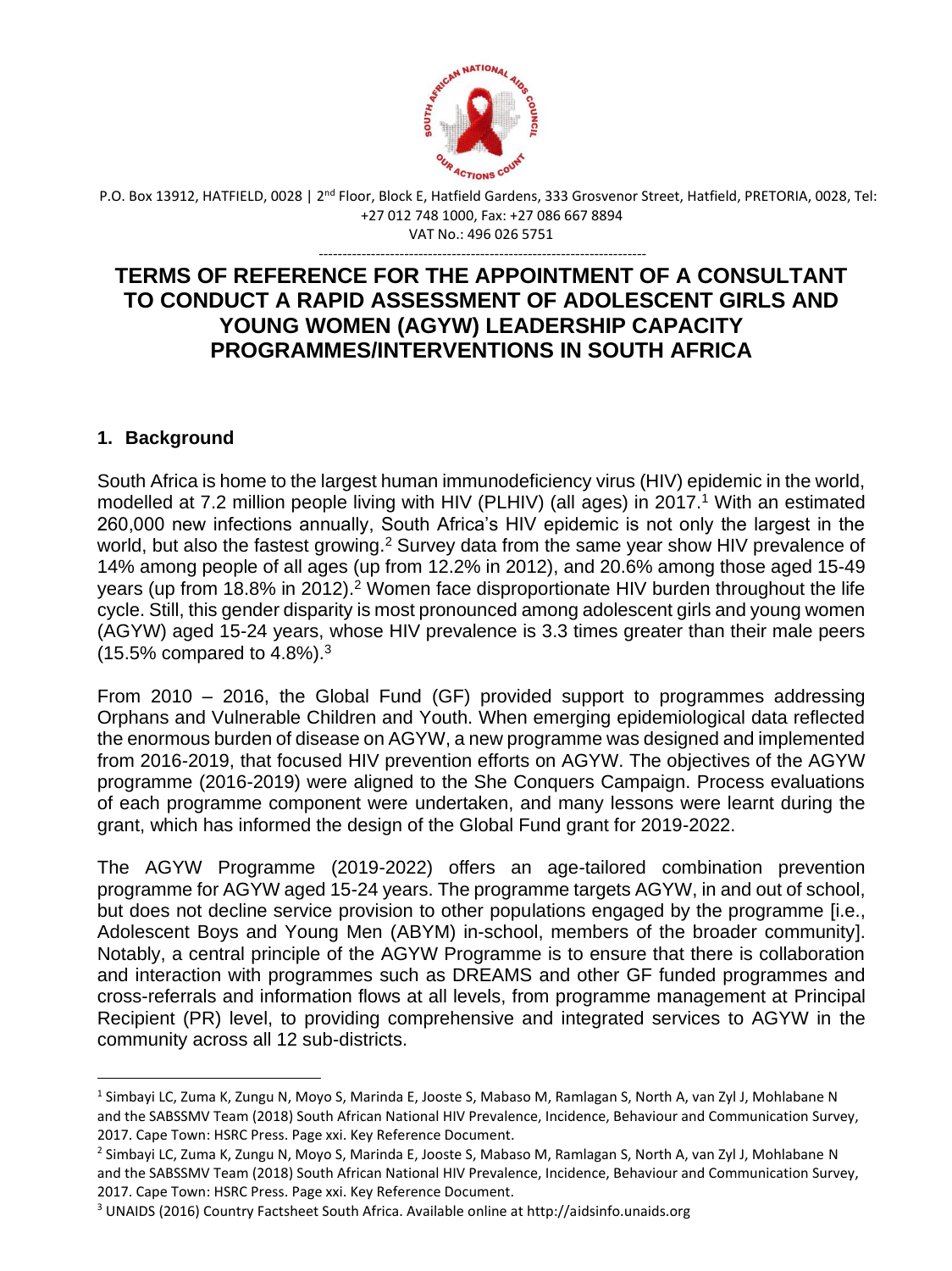

P.O. Box 13912, HATFIELD, 0028 | 2<sup>nd</sup> Floor, Block E, Hatfield Gardens, 333 Grosvenor Street, Hatfield, PRETORIA, 0028, Tel: +27 012 748 1000, Fax: +27 086 667 8894 VAT No.: 496 026 5751

---------------------------------------------------------------------

Increasing the leadership capacity of AGYW has been identified as a critical priority in the AGYW programme. There are various approaches and interventions currently being implemented across South Africa, all with varying degrees of success. These range from formal programmes offered by education institutions to slightly informal interventions such as youth camps and mentorship programmes all targeting different age groups. Rather than reinvent the wheel and avoid duplication, SANAC would like to enhance existing approaches that can be taken to scaled and lead to demonstrable impact. Of great importance is complete ownership of these initiatives by all stakeholders ranging from; AGYW themselves, District and Local AIDS Councils, School Governing Bodies, Faith-Based Leaders, Traditional Authorities and broader communities at large.

## **2. Objectives**

Conduct a rapid diagnostic review to:

- Provide a detailed understanding of the existing infrastructure and interventions in South Africa that focus on building the leadership capacity of AGYW and their outcomes.
- Review of the Adaptive Leadership approach offered by Harvard University and how it can be adapted in South Africa
	- o Consultations on the adaptive leadership approach should include custodians on their appetite to adapt the programme, associated costs, and what implementation arrangements will look like.
- Offer perspectives in the ecosystem around the adolescent personas, including how AGYW themselves are engaged in this process.
- Make recommendations to SANAC and Global Fund PRs on the best interventions that can be implemented under the new Global Fund Grant Cycle, commencing on 1 April 2022.

## **3. Expected Deliverables**

The main deliverables will include:

- Inception report that clearly outlines timelines, methodology and approach, and a mitigation strategy for COVID-19 related risks.
- Data collection tools
- Final report/assessments.
- Powerpoint presentation to SANAC and PRs summarising key recommendations.

## **4. Qualifications and experience**

SANAC Trust intends to contract a service provider or consultant with extensive experience that includes:

- Master's degree in public health, Social Sciences or equivalent.
- Knowledge and understanding of the AGYW landscape in South Africa.
- Experience in conducting similar assessments